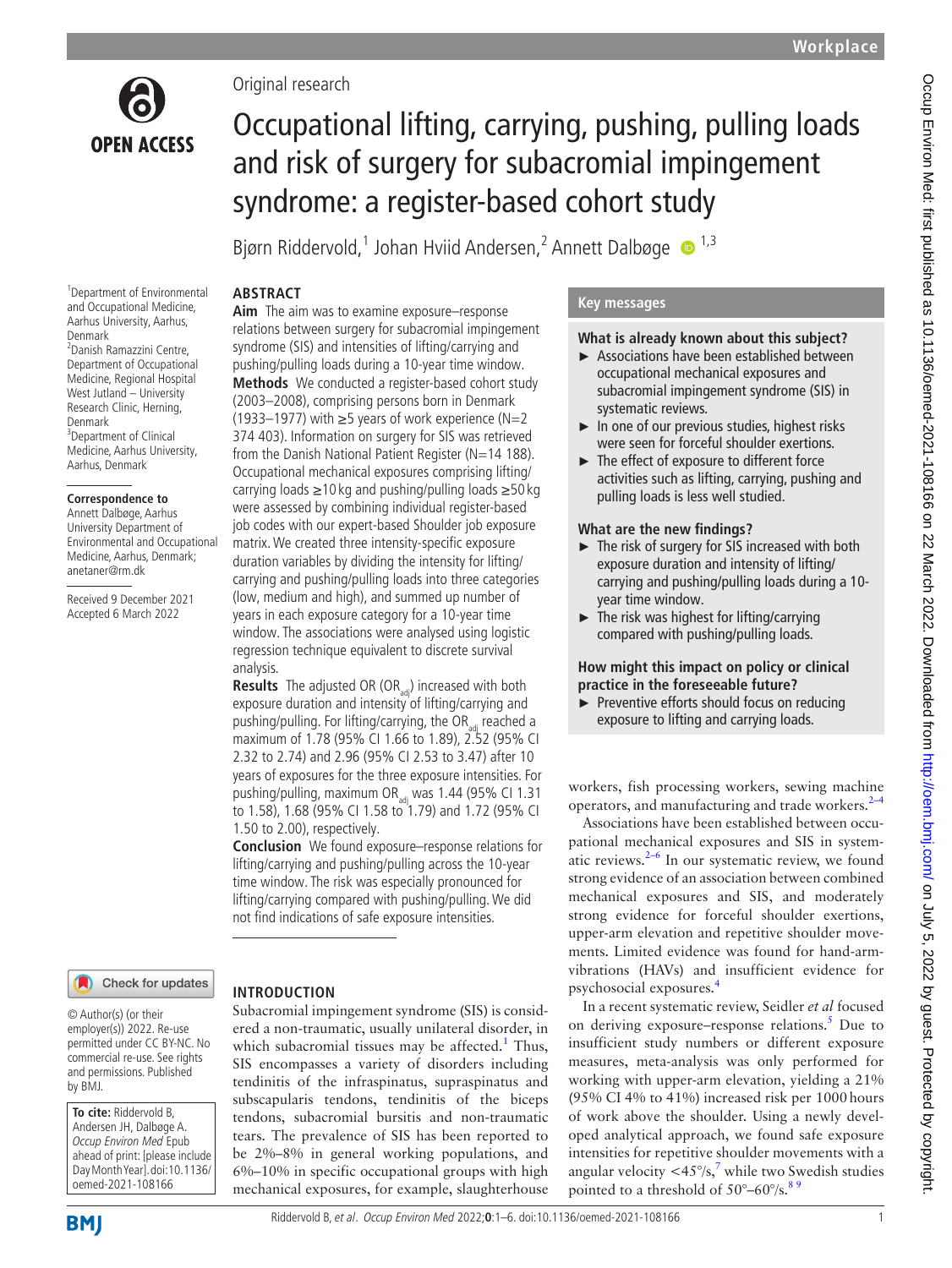In our previous study comparing the effect of forceful shoulder exertions, upper-arm elevation, repetitive shoulder movements and HAVs, the highest risk of surgery for SIS was found for force with a maximum adjusted OR (OR<sub>adi</sub>) of 2.39 (95% CI 2.12 to 2.[7](#page-4-4)0) after 10 years with high force intensity.<sup>7</sup> In our study, we distilled out the effect of prolonged durations of different intensities of forceful shoulder exertions, while controlling for cumulative effects of other mechanical exposures (ie, upper-arm elevation, repetitive shoulder movements and HAVs). We were unable to identify safe levels of force intensities, which could be endured for up to 10 years without increasing the risk of SIS surgery.

In our study, we defined forceful shoulder exertion as mean shoulder force requirement for the entire workday, which includes several underlying activities such as lifting, carrying, pushing and pulling loads.<sup>[10 11](#page-5-0)</sup> Few studies have evaluated the association between exposure to lifting and carrying loads and SIS.<sup>12-17</sup> In general, studies have found a tendency towards an association for exposure to lifting/carrying loads with  $OR_{ad}$ between 1.1 and 2.0. However, the results are difficult to compare due to methodological difference, for example, definition and assessment of exposure and outcome. In the systematic review of Hoozemans *et al*, it was concluded that there was strong evidence that pushing/pulling loads was associated with upper extremity symptoms, specifically for shoulder symptoms.<sup>[18](#page-5-2)</sup> We are not aware of studies, which have evaluated the association between pushing/pulling loads and SIS. Further studies evaluating which specific underlying activities of forceful shoulder exertion that especially increase the risk of SIS is warranted.

The aim of the study was to examine exposure–response relations between surgery for SIS and intensities of lifting/carrying and pushing/pulling loads during a 10-year time window. The intention was further to provide insight into safe exposure intensities that even after prolonged exposure duration do not increase the risk of surgery for SIS.

## **METHODS**

## **Study design and population**

We conducted a register-based cohort study comprising all persons born in Denmark (excluding Greenland) from 1 January 1933 to 31 December 1977.<sup>[10](#page-5-0)</sup> The flow chart and study population has previously been presented.<sup>10</sup> In brief, all study participants had to be alive and living in Denmark on 31 December 2002 according to Danish Civil Registration System, $19$  with a minimum of 5 years full-time employment between 1 January 1993 and 31 December 2007. Employment information was retrieved from the Danish Supplementary Pension Fund Register.<sup>20</sup> We excluded all persons with previous shoulder surgery before 31 December 2002 according to the Danish National Patient Register (NPR). $^{21}$  $^{21}$  $^{21}$  The total study population comprised 2 374 403 persons. During follow-up from 1 January 2003 to 31 December 2008, 14 118 events of first time surgery for SIS were registered in NPR.<sup>10</sup> End of follow-up was defined as first occurrence of either surgery for SIS or other shoulder related surgery, emigration, disappearance, death or follow-up end date of 31 December 2008, which ever came first.

## **Outcome**

Outcome was registered as first time surgery for SIS, classified according to International Classification of Diseases, 10th revision, with a main diagnosis within groups M19 (other and unspecified osteoarthritis) or M75.1–M75.9 (rotator cuff syndrome, bicipital tendinitis, calcific tendinitis, impingement

syndrome, bursitis and other unspecific shoulder lesions) and a Danish Nordic Medico-Statistical Committee shoulder and upper arm surgery code KNBA, KNBE, KNBF (exploratory procedures, procedures on synovia and ligaments) or KNBG, KNBH, KNBK, KNBL, KNBM (acromioplasty, surgery on bursa, and tendons). We excluded persons with a subordinate diagnosis of adhesive capsulitis (M75.0).<sup>10</sup>

## **Exposures**

From the Danish Employment Classification Module, we retrieved individual and year-by-year information on job codes (ie, Danish version of International Classification of Occupations from 1988 (D-ISCO 88)) in the timespan of 1993–2007. We converted the D-ISCO 88 codes into exposure intensity estimates for lifting/carrying and pushing/pulling loads by crosstabulating the individual D-ISCO 88 codes with our general Shoulder job exposure matrix (JEM).<sup>[10 11 22 23](#page-5-0)</sup> The Shoulder JEM includes all D-ISCO 88 codes collapsed into 172 job groups with information on mechanical exposure such as lifting/ carrying loads ≥10kg, pushing/pulling loads ≥50kg, forceful shoulder exertions, working with upper arm-elevation, repeti-tive shoulder movements and HAVs.<sup>[11](#page-5-6)</sup> For lifting/carrying loads, the Shoulder JEM includes information on number of hours with lifting/carrying activities per workday and frequency of lifting/ carrying loads defined as the number of lifts or times carrying an object during 1hour with lifting/carrying activities. For pushing/ pulling loads  $\geq 50 \text{ kg}$ , the Shoulder JEM includes information on number of hours with pushing/pulling activities per workday and frequency of pushing/pulling loads defined as the number of push/pull during 1 hour with pushing/pulling activities.<sup>[11](#page-5-6)</sup> The assessment of the exposure estimates was based on expertratings. Five occupational health physicians rated each exposure variable for each job group based on what they would expect to reach from a critical interview with a typical employee.<sup>[10 11](#page-5-0)</sup> The mean of the five experts' ratings were included in the Shoulder JEM.

For each calendar year, we calculated the individual exposure intensity defined as the total number of lifting/carrying loads per workday by multiplying hours with lifting/carrying activity with the frequency of lifting/carrying loads per hour. For example, 2hours with lifting/carrying activities and a frequency of 25 lifts or times carrying an object for each hour with lifting/carrying activities, provides a total number of 50 lifts or times carrying an object per workday (times/day). The exposure intensity for pushing/pulling was calculated in a similar way. The exposure intensity was adjusted according to the weekly working hours by the following proxy values:  $1.00$  ( $\geq$ 37hours/week), 0.75 (≥28–<37hours/week), 0.50 (≥18.5–<28hours/week), 0.25  $(\geq 9 - \leq 18.5$  hours/week) and 0.00 (<9 hours/week)<sup>[10](#page-5-0)</sup> as well as for years outside the labour market using data from the Employment Classification Module.<sup>24</sup> Missing exposure estimates for years with lacking D-ISCO 88 codes were filled out with that person's mean exposure intensity for years with available D-ISCO 88 codes.

Based on an evaluation of the exposure histogram, we created three intensity-specific exposure duration variables by dividing the intensity for lifting/carrying loads into low  $(>0.0<10.0$ times/day), medium ( $\geq 10.0 - \leq 50.0$  times/day) and high ( $\geq 50.0$ times/day) exposure to ensure large exposure groups with exposure contrast. Estimates regarding pushing/pulling loads were also divided into three intensity categories; low  $(>0.0-<0.5$  times/ day), medium  $(\geq 0.5 - \leq 2.5$  times/day) and high  $(\geq 2.5$  times/ day). For each year during follow-up, we calculated individual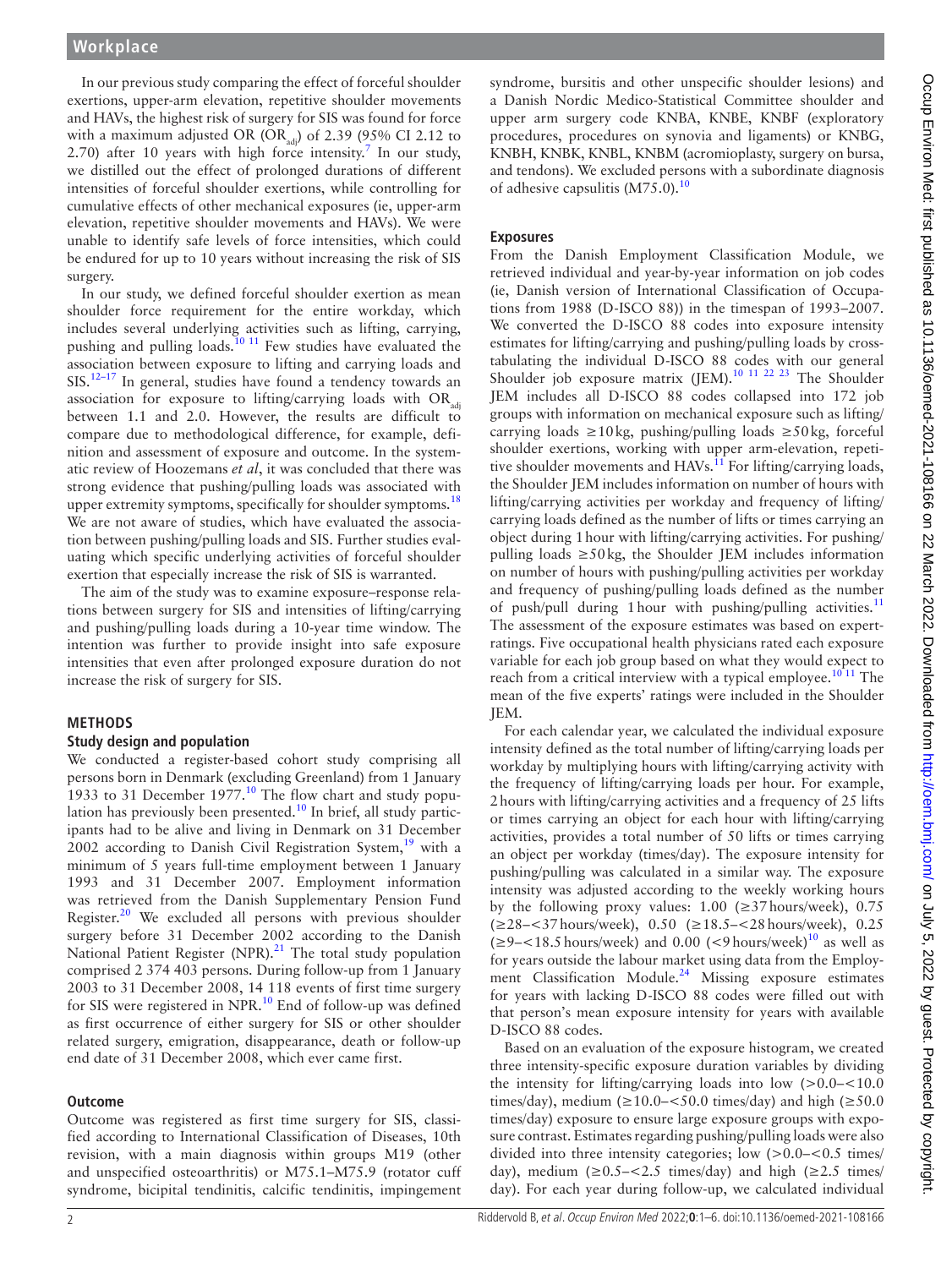exposure duration (years) by summing up the number of years in each exposure intensity category for a 10-year time window with a 1year lag. This method of creating intensity-specific exposure duration variables has previously been described.<sup>7</sup>

#### **Covariates**

A priori, we decided to include register-based information on age, sex, region of residence, calendar year of follow-up and the number of the specific follow-up year as potential confounders.<sup>7 10</sup> Like in our previous study, we decided to use available information on socioeconomic status (SES) as a proxy for lifestyle factors.<sup>7 10</sup> Statistics Denmark provided information on SES, which we categorised as (1) self-employed, (2) top managers and upper level employees (top leaders in business and organisations and highly skilled white collar workers), (3) intermediate employees (white collar workers and skilled blue collar workers), (4) basic employees (unskilled blue collar workers and workers without mention of skill level) and (5) employees outside the labor-market (retired or unemployed). We also calculated 10-year cumulative occupational mechanical exposures using the pack-year concept of smoking (ie, arm-elevation years, repetition-years and force-years).<sup>[7](#page-4-4)</sup> For example, for armelevation, a one arm-elevation-year was defined as working with elevated arm(s)  $>90^{\circ}$  for 0.5 hours/day for 1 year.

## **Statistical analyses**

We performed pairwise correlation analyses between the three intensity-specific exposure duration variables for lifting/carrying and pushing/pulling loads. We compared the intensity-specific exposure duration estimates during the 10-year time window of persons, who had first time surgery for SIS with the remaining persons in the cohort still at risk of first time surgery for SIS using logistic regression technique equivalent to discrete survival analysis.<sup>25</sup> The usage of logistic regression as survival analysis yields an OR, which can be interpreted as an HR. The statistical unit is person-years. In the crude analysis, all three intensity-specific exposure duration variables were included in the model. In the fully adjusted analysis, we additionally adjusted for age (five categories), sex, region of residence (five categories), calendaryear at start of follow-up (continuous), number of the particular follow-up year (continuous) and other cumulative occupational mechanical exposures (ie, arm-elevation-years, repetition-years and force-years). $7^{10}$  Test for trends was performed with the three intensity-specific exposure duration variables as continuous. To test the robustness of our results, we changed the cut-off values for each of the three exposure intensity categories. For example, for the highest exposure intensity category of lifting/carrying loads, we changed the cut-off values from  $\geq 50.0$  times/day to  $\geq 40.0$ times/day,  $\geq 45.0$  times/day,  $\geq 55.0$  times/day and  $\geq 60.0$  times/ day. For sensitivity analysis, we additionally adjusted for SES and restricted the study population to intermediate employees in two separate analyses. The intermediate group is the largest SES group, varies less according to lifestyle factors, and contains exposure contrast from no to high exposure. To test for potential exposure thresholds, we changed the exposure cut-off values for the low and medium exposure groups by stepwise reducing the upper limit for the low exposure group; increasing the number of observations in the medium exposure group.

## **RESULTS**

Pairwise correlations between the three intensity-specific exposure duration variables for lifting/carrying loads ranged between −0.06 and −0.35. For pushing/pulling loads, the correlation <span id="page-2-0"></span>**Table 1** Characteristics of 13 332 922 person-years (PY) of follow-up (2003–2008) according to categories of lifting/carrying intensities

|                                           | Lifting/carrying intensity ( $\geq 10$ kg (times/day)) (%) |                  |                   |                 |                    |
|-------------------------------------------|------------------------------------------------------------|------------------|-------------------|-----------------|--------------------|
|                                           | $= 0$                                                      | $>0.0 - 10$      | $\geq 10 - 50$    | $\geq 50$       | <b>Total</b>       |
|                                           | $PY=6700$<br>690                                           | $PY=3288$<br>900 | $PY=2.816$<br>420 | $PY=5$<br>26912 | $PY=13$<br>322 922 |
| Sex                                       |                                                            |                  |                   |                 |                    |
| Male                                      | 48.3                                                       | 40.6             | 64.7              | 84.6            | 51.3               |
| Female                                    | 51.7                                                       | 59.4             | 35.3              | 15.4            | 48.7               |
| Age                                       |                                                            |                  |                   |                 |                    |
| $<$ 35                                    | 11.8                                                       | 17.3             | 18.2              | 18.6            | 14.8               |
| $\geq$ 35-45                              | 25.9                                                       | 31.7             | 32.8              | 35.1            | 29.1               |
| $\geq 45 - 55$                            | 23.0                                                       | 30.3             | 28.7              | 27.6            | 26.2               |
| $\geq 55 - 65$                            | 27.7                                                       | 19.5             | 19.5              | 18.2            | 23.6               |
| $\geq 65 - 70$                            | 11.6                                                       | 1.2              | 0.8               | 0.5             | 6.3                |
| Socioeconomic status                      |                                                            |                  |                   |                 |                    |
| Self-employed                             | 1.9                                                        | 2.1              | 3.1               | 1.1             | 2.2                |
| Top managers and upper<br>level employees | 27.8                                                       | 8.4              | 0.7               | 0.5             | 16.1               |
| Intermediate employees                    | 48.0                                                       | 79.7             | 71.5              | 69.4            | 61.7               |
| <b>Basic employees</b>                    | 7.9                                                        | 8.5              | 23.2              | 27.9            | 12.1               |
| Employees outside the<br>labour-market    | 144                                                        | 1.3              | 1.5               | 1.1             | 7.9                |
| Pushing/pulling≥50 kg<br>(times/day)      |                                                            |                  |                   |                 |                    |
| $=0$                                      | 100.0                                                      | 15.1             | 12.1              | 8.8             | 56.9               |
| $>0.0 - 0.5$                              | 0.0                                                        | 38.1             | 13.9              | 17.7            | 13.0               |
| $\ge 0.5 - 2.5$                           | 0.0                                                        | 45.0             | 54.5              | 12.4            | 23.1               |
| $\geq$ 2.5                                | 0.0                                                        | 1.8              | 19.5              | 61.1            | 7.0                |

Occupational mechanical exposures were estimated using the Shoulder job exposure matrix.

ranged between −0.24 and −0.13. [Table](#page-2-0) 1 shows the overall characteristic of the cohort participants, where sex, age, SES and pushing/pulling loads are shown in relation to lifting/carrying loads for the total of 13322922 person-years during follow-up (2003–2008). In the two highest exposure groups, men were over-represented and the oldest age group considerably underrepresented. According to SES, top-managers and upper-level employees were most represented in the low exposure category, intermediate employees were evenly represented in low, medium and high exposure categories, and basic level employees were more represented in the high exposed category. Pushing/pulling groups were increasingly represented in high exposed category of lifting/carrying.

[figure](#page-3-0) 1 shows crude and adjusted ORs (OR $_{\text{adj}}$ ) of surgery for SIS in relation to the three intensity-specific exposure duration variables of lifting/carrying and pushing/pulling loads for the 10-year time window.

## **Lifting/carrying**

The  $OR_{\text{adj}}$  increased with both exposure duration and intensity of lifting/carrying loads. OR<sub>adi</sub> for low, medium and high exposure intensity reached a maximum after 10 years of exposure with OR<sub>adi</sub> of 1.78 (95% CI 1.66 to 1.89), 2.52 (95% CI 2.32 to 2.74) and 2.96 (95% CI 2.53 to 3.47), respectively. Test for trends showed p values of 0.000 for the three intensity-specific exposure duration variables. In the robustness analysis, small changes in exposure cut-off values showed no overall change in OR<sub>adi</sub>. When controlling for SES, OR<sub>adi</sub> did not change much (max  $OR_{\text{adj}}$  for the highest exposure group was 2.74 (95% CI 2.33 to 3.21)), and we found similar results when restricting the population to intermediate employees (max  $OR_{\text{adj}}$  for the highest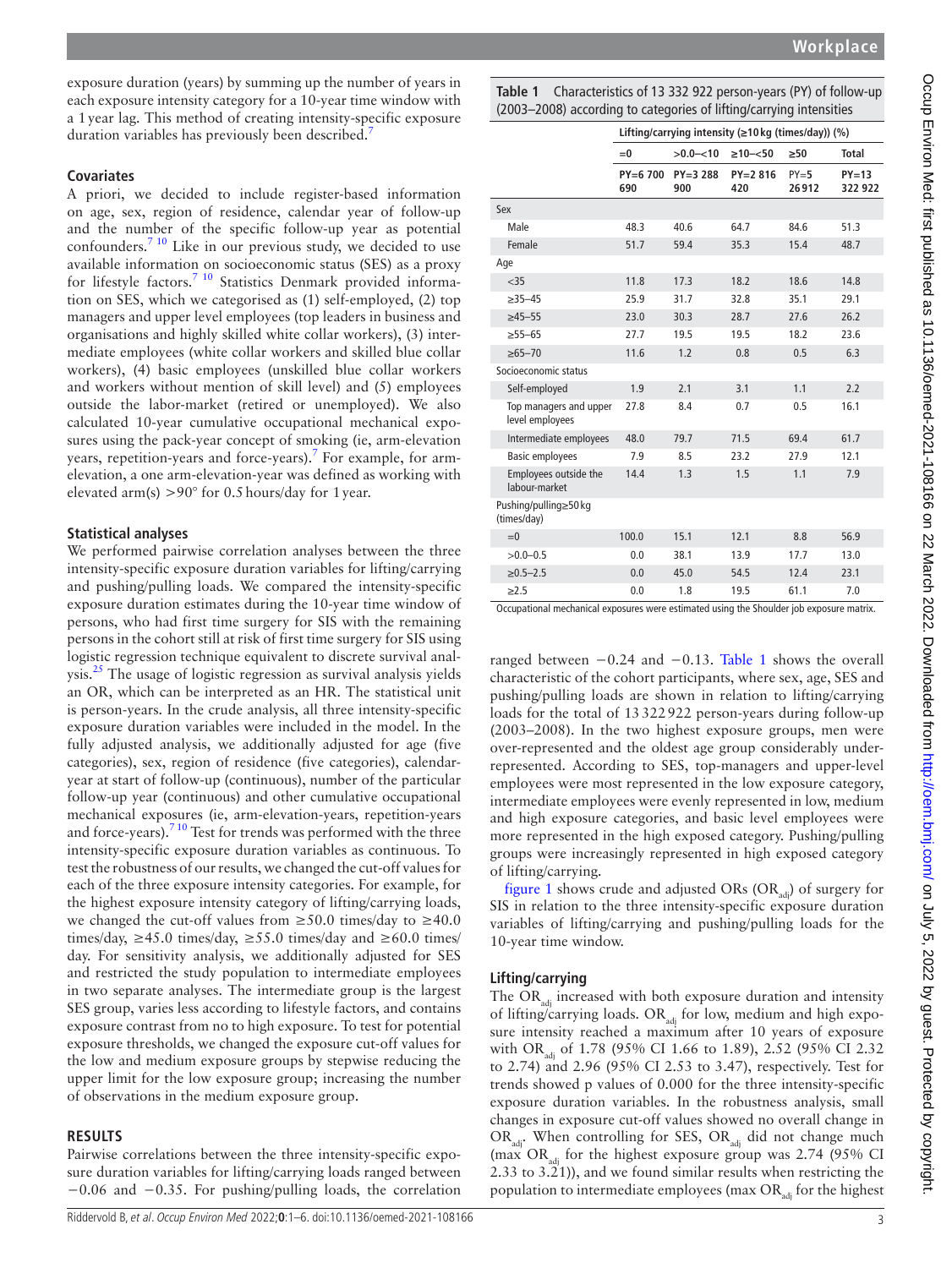

Figure 1 ORs with 95% CIs of surgery for subacromial impingement syndrome in relation to duration of exposure (years) at different exposure intensities for lifting/carrying and pushing/pulling across 10-year exposure time windows. Graphs to the left are crude ORs\*, while graphs to the right are fully adjusted ORs†. \*Each curve is adjusted for durations of exposure in the two other intensity categories above minimal. †Additionally, adjusted for age, sex, region of residence, calendar year at start of follow-up, the number of the particular follow-up year and cumulative effects of other occupational mechanical exposures.

exposure group was 2.51 (95% CI 2.06 to 3.04)). When testing for exposure thresholds, the cut-off values for the low exposure group was gradually reduced to >0.0–<5.0 times/day which steadily reduced the OR<sub>adi</sub> to 1.49 (95% CI 1.35 to 1.64) after 10 years with low exposure intensity.

## **Pushing/pulling**

For pushing/pulling loads, the  $OR_{\text{adj}}$  increased with exposure duration and to less extent with intensity.  $OR_{\text{adj}}$  for low, medium and high exposure intensity reached a maximum after 9–10 years of exposure with OR<sub>adi</sub> of 1.44 (95% CI 1.31 to 1.58), 1.68 (95% CI 1.58 to 1.79) and 1.72 (95% CI 1.50 to 2.00), respectively. Test for trends were highly significant (p values of 0.000). In the robustness analysis, we found no overall change in  $OR_{\text{odd}}$ . When adjusting for SES and restricting the population to intermediate employees, the  $OR_{\text{adj}}$  did not change much (maximum OR<sub>adi</sub> for the highest exposure group was  $1.52$  (95% CI 1.31) to 1.76) and 1.46 (95% CI 1.27 to 1.67), respectively). When testing for exposure thresholds, the cut-off values for the low exposure group was reduced to  $> 0.0 - 0.25$  times/day which reduced OR<sub>adi</sub> to 1.33 (95% CI 1.18 to 1.51) after 10 years with low exposure intensity.

## **DISCUSSION**

We found an increased risk of surgery for SIS for both exposure duration and intensity of lifting/carrying loads  $\geq 10$ kg and pushing/pulling loads  $\geq 50 \text{ kg}$ . There were higher risks for lifting/carrying loads compared with pushing/pulling loads. After 10 years with high intensity of lifting/carrying loads, the risk was almost three times higher among the most exposed compared with the non-exposed. For pushing/pulling loads, there was a maximum of 72% increase in risk compared with

<span id="page-3-0"></span>the non-exposed. We did not find indications of safe exposure intensities across the 10-year time window.

Our study originates from a well-established high quality nationwide cohort.<sup>7 10 26</sup> By using data from large national registers and our Shoulder JEM, we minimised several types of methodological bias, for example, selection bias as the cohort included the entire Danish working population with almost complete follow-up and differential misclassification as both outcome and exposure were assessed without recall bias. Furthermore, socioeconomic differences in access to surgery were minimised through the Danish public healthcare system which is financed through taxes. From 2003, the NPR mandatory included surgery codes from the private healthcare. Differences in surgery for SIS in relation to place of resident and calendar year were accounted for in the analyses.<sup>10</sup>

Our Shoulder JEM, although expert rated, has shown good predictive validity in several studies.<sup>7 10 22 26–28</sup> The good predictive validity of the JEM might be explained by the large exposure contrast between job groups.[23 29](#page-5-9) Using our JEM, higher associations for shoulder pain was found compared with other types of upper body pain indicating that the Shoulder JEM seems to reflect shoulder exposures quite specifically.<sup>[28](#page-5-10)</sup> In a validity study comparing the expert ratings of upper-arm elevation and repetitive shoulder movements, we found good validity of the expertrated exposures when compared with the technical measured exposures in terms of ranking and explained variance.<sup>23</sup> We were not able to validate the expert ratings of carrying/lifting and pushing/pulling loads due to the lack of technical measurements. There are to our knowledge no specific validation studies on carrying/lifting or pushing/pulling loads based on JEMs.

We were able to adjust for potential confounders using register information (ie, sex, age, calendar year and region of resident).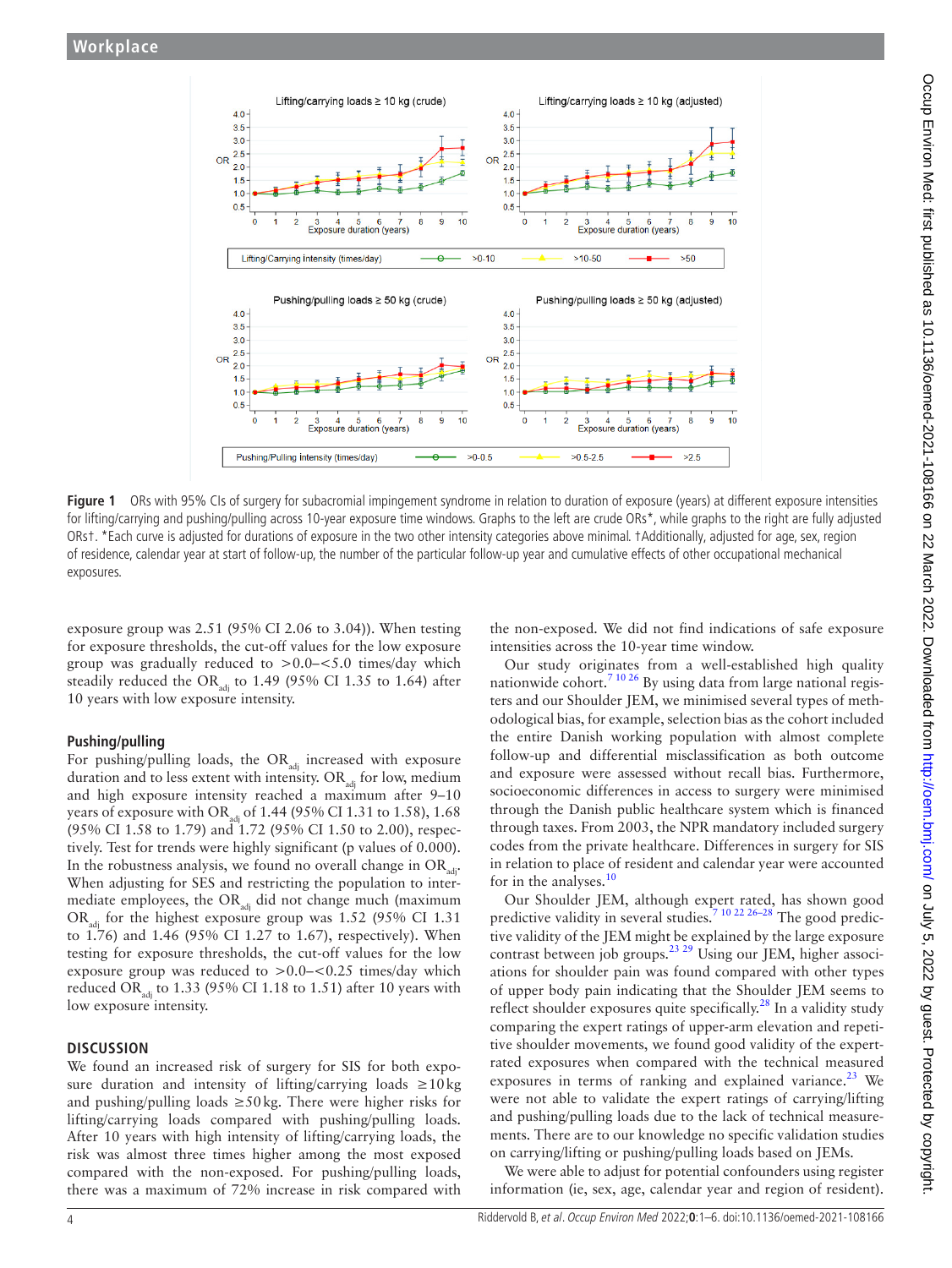On the other hand, the register design limited the ability to adjust for lifestyles factors such as smoking and body mass index, which have been identified as risk factors of surgery for  $SIS<sup>27</sup>$  To avoid confounding of lifestyle factors, we used SES as a proxy and we restricted the study population to employees with intermediate level. The analysis did not change the estimate much, indicating no high risk of confounding, which was confirmed in our previous studies.<sup>27 30</sup> We did not adjust for SES in the adjusted analysis due to the risk of over-adjustment.

The intensity-specific exposure duration variables were not strongly correlated, which allowed us to incorporate all of them in the statistical analyses. We were also able to adjust for the cumulative effect of other occupational mechanical exposures. For both lifting/carrying and pushing/pulling loads, we a priori decided to mutually adjust for other occupational mechanical exposures including forceful shoulder exertions to isolate the effect of the exposure of interest. We expected that exposure to forceful shoulder exertion would have some element of either lifting/carrying and/or pushing/pulling activities within the variable, which could lead to over-adjustment. However, when adjusting for forceful shoulder exertion in the analyses of both lifting/carrying and pushing/pulling loads, both measure of associations increased. This might indicate that we were able to control for other less hazardous force activities included in forceful shoulder exertion. The robustness analyses did not significantly change the exposure–response relations.

Our results support the association between lifting/carrying loads and SIS found in some of the previous studies.<sup>12-17</sup> In general these studies found a tendency towards an association for exposure to lifting/carrying loads with OR $_{\rm adi}$  between 1.1 and  $2.0$ .<sup>12–17</sup> To our knowledge, no study has evaluated the association between pushing/pulling loads and SIS or compared the effect of lifting/carrying loads with pushing/pulling loads and forceful shoulder exertion using the same study population, exposure assessment and outcome definition. Compared with our previous study, higher risks were found for lifting/carrying 2.96 (95% CI 2.52 to 3.47) compared with forceful shoulder exertion (OR<sub>adj</sub> of 2.5 (95% CI 2.1 to 2.9),<sup>[7](#page-4-4)</sup> while lower risks were found for pushing/pulling 1.72 (95% CI 1.50 to 1.99). These results indicate that among the different force activities, lifting and carrying loads, in particular, should be considered hazardous.

The aim of this study was partly to identify safe exposure intensities that could be considered safe even during longer periods of exposure. This was not possible as all exposure to lifting/carrying and pushing/pulling loads above minimal lead to an increase in risk of surgery for SIS either straight away for lifting/carrying loads, or after only a few years with pushing/ pulling loads. In the search for exposure thresholds, the low exposure groups (lifting/carrying loads: >0.0–<10.0 times/day and pushing/pulling loads: >0.0–<0.5 times/day) were reduced to lifting/carrying loads:  $> 0.0 - 5.5$  and  $> 0.0 - 5.0$  times/ day and pushing/pulling loads:  $> 0.0 - 0.35$  and  $> 0.0 - 0.25$ times/day, which did not provide indication for safe exposure intensities.

The clinical decision to offer surgery versus conservative treatment for SIS might be influenced by the patient's physical workload, which could lead to an overestimation of the association between pushing/pulling and carrying/lifting loads and SIS surgery. However, we have performed a series of studies of surgery for SIS with different exposure metrics, which have yield similar results to studies using clinical diagnosed SIS and even self-reported shoulder pain. This might indicate that our results for lifting/carrying and pushing/pulling loads could be

generalisable to clinical diagnosed SIS and perhaps shoulder pain. The results from this study could probably be extended to other countries similar to Denmark.

The assessment of ergonomic exposures for the shoulder should include lifting/carrying and pushing/pulling loads to supplement the assessment of other known harmful exposures to the shoulder such as shoulder force, repetitive shoulder movements and upper-arm elevation. In clinical practice workers with shoulder pain should be advised to avoid or at least reduce lifting/carrying and pushing/pulling loads to maybe alleviate their shoulder pain. At the work place there are several technical solutions to reduce lifting/carrying and pushing/pulling loads.

In conclusion, we found exposure–response relations for both lifting/carrying and pushing/pulling loads across the 10-year time window. The risk was especially pronounced for lifting/ carrying loads compared with pushing/pulling loads. We did not find indications of safe exposure intensities.

**Contributors** BR performed the analyses and drafted the paper in close collaboration with AD and JHA. All authors have reviewed the paper for important intellectual content, approved the final version of the manuscript and took responsibility for the integrity of the work as a whole. AD is responsible for the overall content as guarantor.

**Funding** The authors have not declared a specific grant for this research from any funding agency in the public, commercial or not-for-profit sectors.

**Competing interests** None declared.

**Patient consent for publication** Not applicable.

**Ethics approval** In Denmark, studies relying solely on register data, do not need approval from the Committee System on Biomedical Research Ethics (request no. 130/2009). The Danish Data Protection Agency approved the study (j. no.: 2012-41- 1187).

**Provenance and peer review** Not commissioned; externally peer reviewed.

**Data availability statement** No data are available.

**Open access** This is an open access article distributed in accordance with the Creative Commons Attribution Non Commercial (CC BY-NC 4.0) license, which permits others to distribute, remix, adapt, build upon this work non-commercially, and license their derivative works on different terms, provided the original work is properly cited, appropriate credit is given, any changes made indicated, and the use is non-commercial. See: [http://creativecommons.org/licenses/by-nc/4.0/.](http://creativecommons.org/licenses/by-nc/4.0/)

#### **ORCID iD**

Annett Dalbøge<http://orcid.org/0000-0001-8657-1688>

#### **REFERENCES**

- <span id="page-4-0"></span>1 Michener LA, McClure PW, Karduna AR. Anatomical and biomechanical mechanisms of subacromial impingement syndrome. [Clin Biomech](http://dx.doi.org/10.1016/S0268-0033(03)00047-0) 2003;18:369–79.
- <span id="page-4-1"></span>2 van Rijn RM, Huisstede BM, Koes BW, et al. Associations between work-related factors and specific disorders of the shoulder--a systematic review of the literature. [Scand J Work Environ Health](http://dx.doi.org/10.5271/sjweh.2895) 2010;36:189–201.
- 3 van der Molen HF, Foresti C, Daams JG, et al. Work-Related risk factors for specific shoulder disorders: a systematic review and meta-analysis. [Occup Environ Med](http://dx.doi.org/10.1136/oemed-2017-104339) 2017;74:745–55.
- <span id="page-4-2"></span>4 Dalbøge A, Svendsen SW, Frost P. Association between occupational mechanical exposures and subacromial impingement syndrome: a reference document. The National Board of Industrial Injuries and the Occupational Diseases Committee in Denmark, 2017.
- <span id="page-4-3"></span>5 Seidler A, Romero Starke K, Freiberg A, et al. Dose–Response relationship between physical workload and specific shoulder Diseases—A systematic review with meta-analysis. [Int J Environ Res Public Health](http://dx.doi.org/10.3390/ijerph17041243) 2020;17:1243.
- 6 Wærsted M, Koch M, Veiersted KB. Work above shoulder level and shoulder complaints: a systematic review. [Int Arch Occup Environ Health](http://dx.doi.org/10.1007/s00420-020-01551-4) 2020;93:925–54.
- <span id="page-4-4"></span>7 Dalbøge A, Frost P, Andersen JH, et al. Surgery for subacromial impingement syndrome in relation to intensities of occupational mechanical exposures across 10-year exposure time windows. [Occup Environ Med](http://dx.doi.org/10.1136/oemed-2017-104511) 2018;75:176-82.
- <span id="page-4-5"></span>8 Nordander C, Hansson Gert-Åke, Ohlsson K, et al. Exposure-response relationships for work-related neck and shoulder musculoskeletal disorders--Analyses of pooled uniform data sets. [Appl Ergon](http://dx.doi.org/10.1016/j.apergo.2016.01.010) 2016;55:70-84.
- 9 Balogh I, Arvidsson I, Björk J, et al. Work-related neck and upper limb disorders quantitative exposure-response relationships adjusted for personal characteristics and psychosocial conditions. [BMC Musculoskelet Disord](http://dx.doi.org/10.1186/s12891-019-2491-6) 2019;20:139.